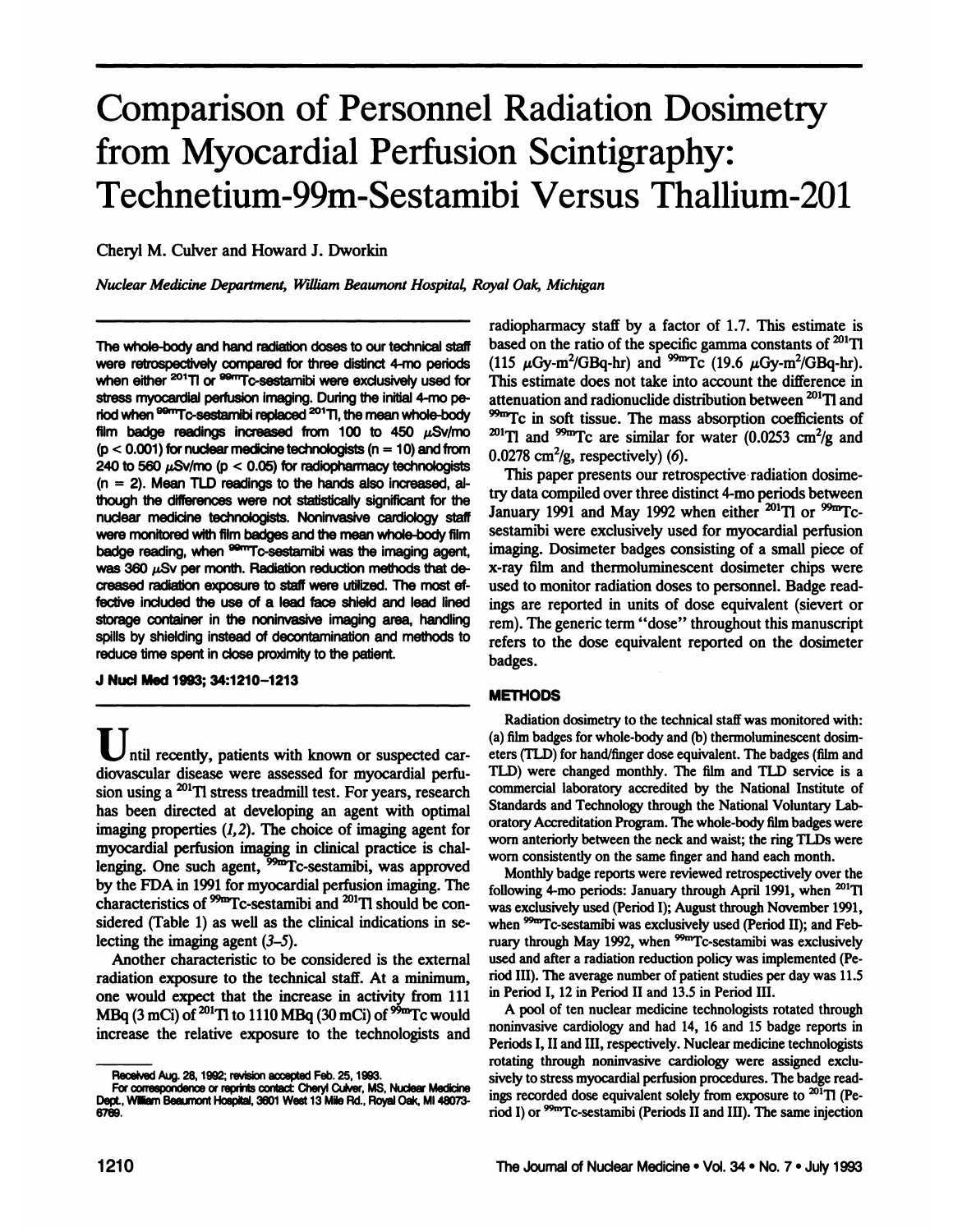TABLE I Comparison of Myocardial Perfusion Imaging Agents

|                             | <sup>201</sup> TI-chloride        | <sup>99m</sup> Tc-sestamibi            |  |
|-----------------------------|-----------------------------------|----------------------------------------|--|
| Photon energy               | 68-80 keV                         | 140 keV                                |  |
| Half-life                   | 73 hr                             | 6 hr                                   |  |
| Patient dose activity       | 111 MBa                           | 1110 MBa                               |  |
| Dosimetry                   |                                   |                                        |  |
| Total body                  | 57 $\mu$ Gy/MBq                   | 4.5 $\mu$ Gy/MBq                       |  |
| Critical organ              | 324 $\mu$ Gy/MBa                  | 49 Gy/MBg                              |  |
| Availability                | Off-site preparation and delivery | On-site preparation of lyophilized kit |  |
| Cost                        | \$50 \$100/patient                | Depends on workload (\$300/kit)        |  |
| Myocardial pharmacokinetics | Redistribution                    | Slow clearance                         |  |
| Clinical protocol           | 1. Stress (74 MBa)                | 1. Rest (222-259 MBq)                  |  |
|                             | 2. Redistribution (37 MBq)        | 2. Stress (814-851 MBq)                |  |

**apparatusandtechnique, SPECTimagingequipmentandexercise protocols were utilized in all three periods. The average imaging** time per patient (rest and stress studies) decreased from 80 min with  ${}^{201}$ Tl (Period I) to 51 min for  ${}^{99m}$ Tc (Periods II and III).

The protocol during Period I was as follows: the patient exer**cised first on the treadmillusing the Bruce Protocol (7) At peak stress, the patient was injected with 74 MBq (2 mCi) @°'T1 and imaged 5 miii later. Three to 5 hr poststress dose, the patients were reinjectedwith 37 MBq (1.0 mCi) @°'TI and imaged 15 mis later. During Periods II and III, the resting injection of 222—259** MBq  $(6-7 \text{ mCi})$  <sup>99m</sup>Tc-sestamibi was administered first and the **patient imaged an hour later. Later the same day, the patient exercised and at peak stress was injected with 814—851MBq** (22-23 mCi)  $^{99m}$ Tc-sestamibi. The patients were imaged 30-120 **miii after the stress injection. All patients waited in rooms sepa** rate from the nuclear medicine and noninvasive cardiology tech**nologists when not being imaged.**

Monthly badge reports on two radiopharmacy technologists were also retrospectively compared during the same three periods. During Period I, injections were prepared from multi-dose vials of <sup>201</sup>Tl. During Periods II and III, preparation of <sup>99m</sup>Tc**sestamibi injections requiredan extra generator elution and two** kit formulations each day. The two radiopharmacy technologists **had eight badge reports duringeach period.**

The diversity of radioactive products handled in the radiopharmacy was not controlled for in this study. The number of patient **procedures closely approximatesthe numberof radiopharmaceu** tical products prepared and dispensed by the radiopharmacy technologists. The number of procedures performed during each time period were retrospectively compared for 14 of our most common **nuclear medicine procedures. Each procedure involved greater** than 37 MBq (1 mCi) per patient. Radioiodine procedures for **thyroid therapieswere also included in this analysis.**

Prior to Period III in November 1991, the noninvasive cardiology staff (including treadmill operators and exercise physiologists) directly involved with the <sup>99m</sup>Tc-sestamibi procedures were assigned whole-body film badges which were worn anteriorly on the **chest. Eight cardiology staff members had a total of 30 badge** reports during Period III (two film badges were lost).

#### Statistical AnalysIs

The results are presented as mean  $\pm$  standard deviation. Some nuclear medicine technologists had more than one monthly badge report from nuclear cardiology during each period. The mean monthly dose equivalent per period was used for those technolo**gists in determiningwhether there was a statistically significant change between periods.**

Statistical significance was determined by comparing the change in reported dose equivalent to each technologist between Periods I and II and Periods II and III employing paired t-tests. A p value < 0.05 was considered statistically significant. Nominal p values between  $0.05$  and  $0.1$ , though not significant, are included for completeness.

**A comparisonbetween observed andexpected randomerrorin** the number of imaging procedures performed between Periods I and II and Periods II and III was used to assess statistical significance. Differences greater than two standard deviations of random error were considered to be statistically significant.

# Radiation Reduction Policy Implemented Prior to Period III

- **1. A leadacrylicface shieldwas placedin the noninvasive** imaging area to be used by nuclear medicine technolo gists whenever they connect or disconnect the dose sy ringe from the injection apparatus.
- **2. A lead lined waste storage container was fabricated to store** all the syringes, intravenous tubing, gauzes and contaminated items in the noninvasive imaging area.
- **3. The stress andrest @"@'Fc-sestamibi injectionswere dis** tributed equally among the nuclear medicine technolo gists assigned to the nuclear cardiology rotation.
- *4. Technetium-99m-sestamibi volume was diluted to allow* **quicker injection preparation in a shielded 3-cc syringe.**
- **5. Simultaneous use of adjacent drawing stations was avoided during kit preparation and dispensing of @"Tc** sestamibi. Two radiopharmaceutical preparation sta **tions were located side by side, 1 meter apart, in the** radiopharmacy. Each has a lead glass barrier on the **counter top that shields the front of the radiopharmacy** technologist. Radiation emanating from behind one bar rier, however, may strike the technologist at the adjacent drawing station. Reconfiguration of the dispensing sta tions requires substantial remodeling of the radiophar macy (a project planned for 1993).
- 6. The chemical affinity of sestamibi to surfaces and skin was well documented as well as difficulty with decon tamination. Greater awareness of the chemical nature of sestamibi reduced the amount of personnel and area contamination during Period III. Technetium-99m-sesta mibi spills were handled by shielding and radioactive decay rather than decontamination.
- 7. Operator consoles were repositioned as far from the treadmill as practical.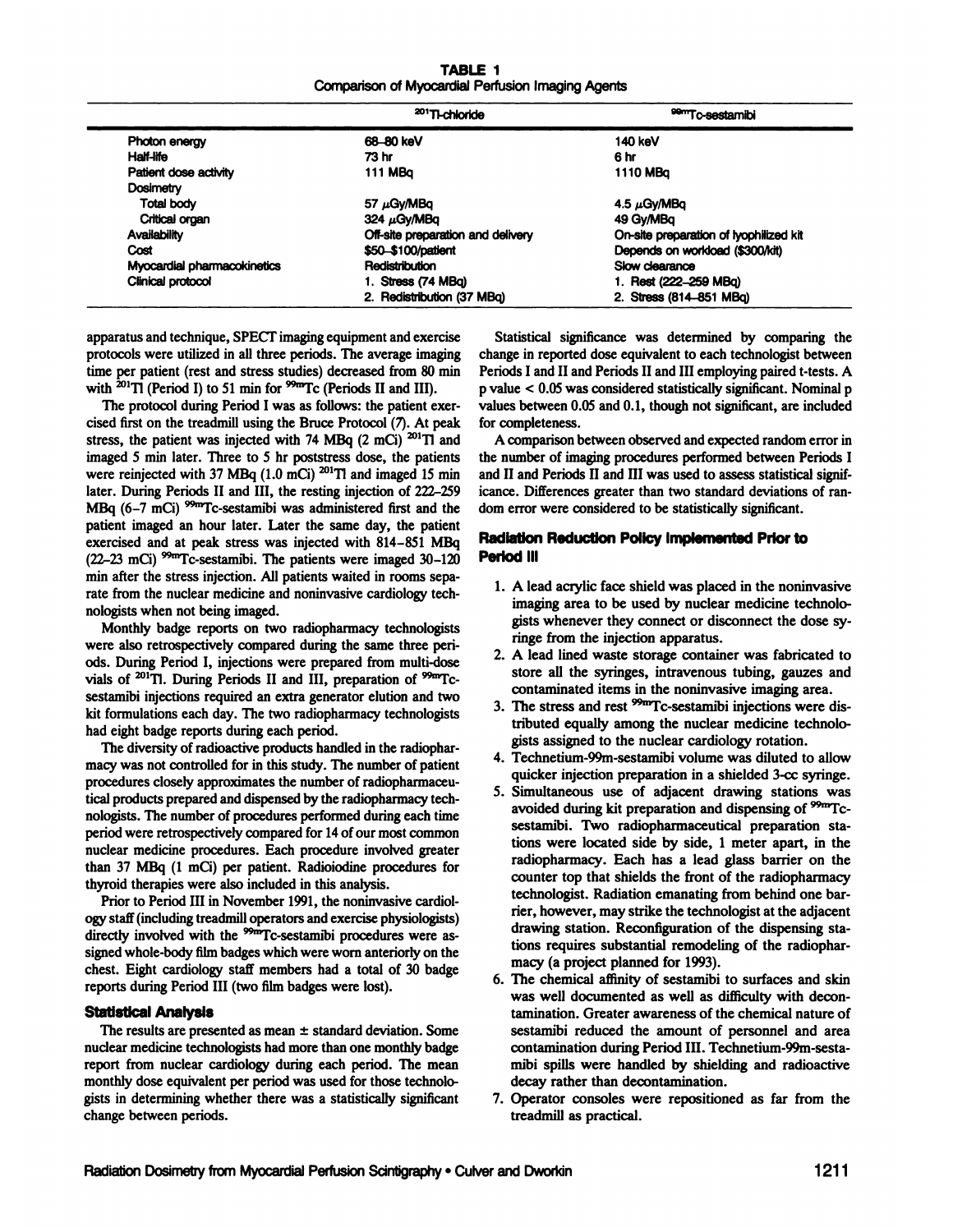**TABLE 2** Monthly Dose Equivalent to Nuclear Medicine Technologists

| <b>Dosimetry</b><br><b>Time</b><br>period<br>reports |    | Whole body<br>$(\mu S\vee)$          | Hand/Finger<br>$(\mu S\vee)$        |  |
|------------------------------------------------------|----|--------------------------------------|-------------------------------------|--|
| 201 <sub>TI</sub>                                    | 14 | $100 \pm 100 (0 - 300)$<br>p < 0.001 | $750 \pm 550 (300 - 1900)$<br>ns    |  |
| $II, \frac{99}{10}TC$                                | 16 | $450 \pm 210 (200 - 1000)$<br>ns     | $1390 \pm 790 (400 - 2700)$ =<br>ns |  |
| III <sup>*</sup> , <sup>99m</sup> Tc                 | 15 | $310 \pm 80$ (200-500)               | $1030 \pm 620 (200 - 2100)$         |  |

\*Radiation reduction policy introduced prior to Period III.

Results are expressed as mean  $\pm$  sd. Values in parentheses indicate the range. ns = not significant.

- 8. Patient histories were obtained by exercise physiologists prior to the rest injections.
- 9. Radiation protection instruction pertaining to time, distance and shielding was re-emphasized.

# **RESULTS**

The mean monthly whole-body dose equivalent to nuclear medicine technologists increased from 100  $\mu$ Sv to 450  $\mu$ Sv (p < 0.001) when  $\frac{95m}{2}$ Tc-sestamibi replaced  $^{201}$ Tl (Period I versus II, Table 2). The mean monthly hand dose equivalent increased from 750  $\mu$ Sv to 1390  $\mu$ Sv from Period I to Period II ( $p < 0.1$ ). The mean monthly whole-body dose equivalent decreased from 450  $\mu$ Sv to 310  $\mu$ Sv from Period II to III after the radiation reduction policy was instituted ( $p < 0.1$ ). The mean monthly dose equivalent to the hands also decreased from 1390  $\mu$ Sv to 1030  $\mu$ Sv from Period II to III, although the decrease was not statistically significant.

The mean monthly whole-body dose to the two radiopharmacy technologists increased from 240  $\mu$ Sv to 560  $\mu$ Sv  $(p < 0.05)$  when <sup>59m</sup>Tc-sestamibi replaced <sup>201</sup>Tl (Period I versus II. Table 3). The mean monthly dose equivalent to the hands increased from 4650  $\mu$ Sv to 9940  $\mu$ Sv from Period I to Period II ( $p < 0.05$ ). Both the mean whole-body and hand doses decreased from Period II to III to 350  $\mu$ Sv and 9250  $\mu$ Sv, respectively, although neither decrease was statistically significant.

Of the 14 nuclear medicine procedures reviewed, five showed a significant difference in the number of procedures and thus the number of radioactive products dispensed between periods (Table 4). The number of pulmonary perfusion and pulmonary ventilation and brain imaging procedures increased significantly from Period I to II. Only renal scintigraphy decreased. The increase in whole-body and hand dose equivalents to radiopharmacy technologists cannot be attributed solely to the switch from  $^{201}$ Tl to  $^{95m}$ Tc-sestamibi (Periods I–II). The number of pulmonary ventilation and brain imaging procedures increased significantly from Period II to III. None of the 14 procedures decreased significantly from Period II to III.

During Period III, the mean monthly whole-body dose equivalent of eight noninvasive cardiology staff members was  $360 \pm 170 \,\mu{\rm Sv}$  (range 0-700  $\mu{\rm Sv}$ ).

## **DISCUSSION**

In the third quarter of 1991 (during Period II), two nuclear medicine and both radiopharmacy technologists had whole-body dose equivalents in excess of 1250  $\mu$ Sv. Commitment to our ALARA program requires investigation and action to reduce unnecessary radiation exposure. The purpose of our radiation reduction policy was: (1) to minimize external exposure from the handling and injection of <sup>99m</sup>Tc-sestamibi and (2) to minimize external exposure from patient care during treadmill exercise and imaging. After implementation of the radiation reduction policy, our results showed that the whole-body dose decreased to a mean of 310  $\mu$ Sv per month for nuclear medicine technol-

| <b>Time</b><br>period                | Whole body<br>Dosimetry<br>$(\mu S\vee)$<br>reports |                                           | Hand/Finger<br>$(\mu S)$                       |  |
|--------------------------------------|-----------------------------------------------------|-------------------------------------------|------------------------------------------------|--|
| $^{201}$ Tl                          |                                                     | $240 \pm 130 (100 - 400)$<br>$p < 0.05^*$ | $4650 \pm 4420 (400 - 10,300)$<br>$p < 0.05^*$ |  |
| II, <sup>99m</sup> Tc                |                                                     | $560 \pm 340 (100 - 1100)$<br>ns          | $9940 \pm 8600 (300 - 22,200)$<br>ns           |  |
| III <sup>t</sup> , <sup>99m</sup> Tc |                                                     | $350 \pm 180 (200 - 700)$                 | $9250 \pm 5130 (1100 - 14,800)$                |  |

**TABLE 3** Monthly Dose Equivalent to Radiopharmacy Technologists

"The significance of these findings cannot be solely attributed to the change from <sup>201</sup>TI to <sup>sem</sup>To-sestamibi due to the number of radioactive products handled in the radiopharmacy during these time periods. See Table 4.

<sup>†</sup>Radiation reduction policy introduced prior to Period III.

Results are expressed as mean  $\pm$  sd. Values in parentheses indicate the range. ns = not significant.